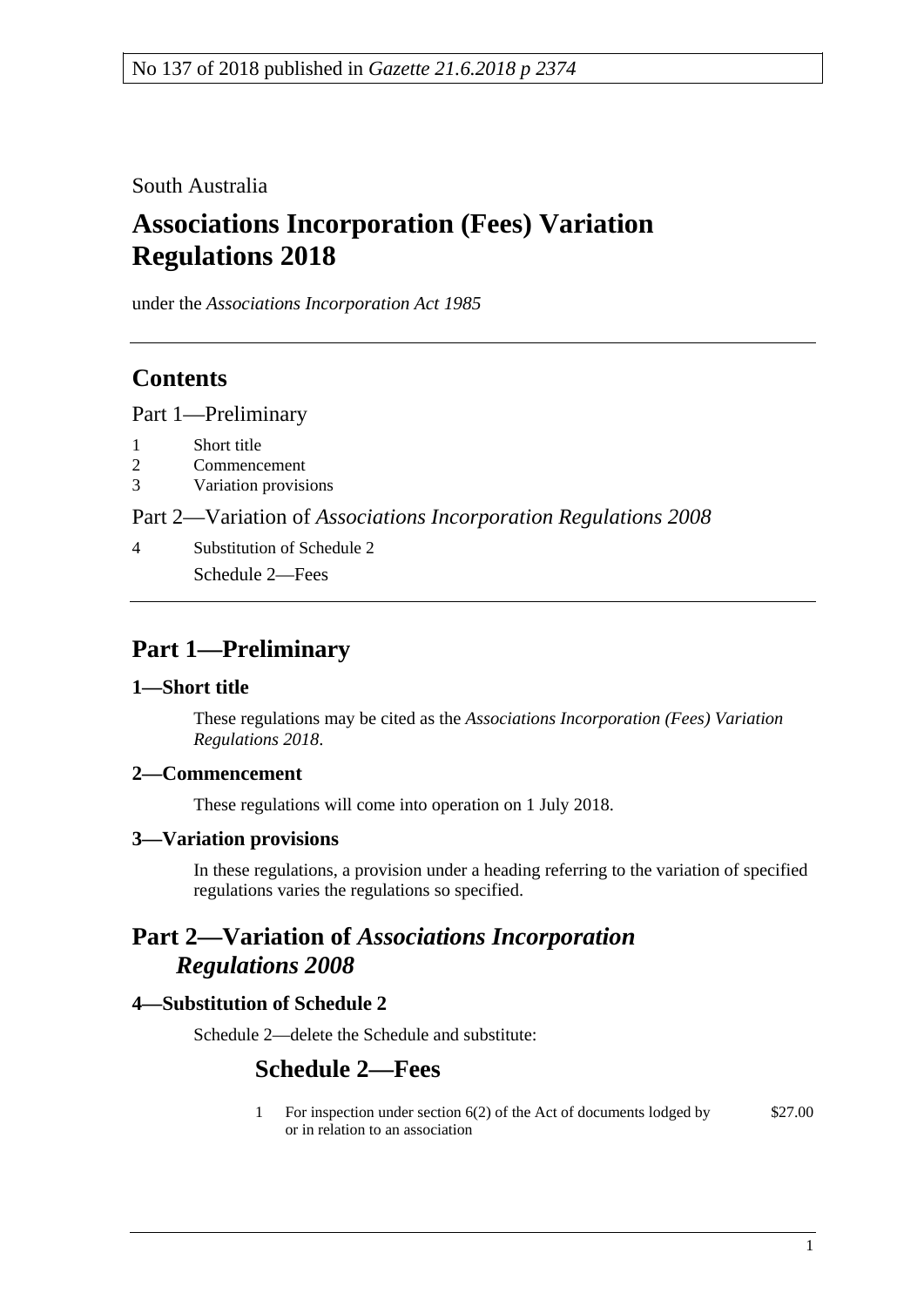| $\overline{2}$ | For the supply of an uncertified copy of, or extract from, a document<br>held by the Commission in relation to an association (in addition to<br>the fee payable under clause 1)—                                                                                                                                             |          |
|----------------|-------------------------------------------------------------------------------------------------------------------------------------------------------------------------------------------------------------------------------------------------------------------------------------------------------------------------------|----------|
|                | in the case of rules of an association or a periodic return of<br>(a)<br>a prescribed association                                                                                                                                                                                                                             | \$21.30  |
|                | (b)<br>in any other case                                                                                                                                                                                                                                                                                                      | \$6.00   |
| 3              | For the supply of a certified copy of, or extract from, a document<br>held by the Commission in relation to an association (in addition to<br>the fee payable under clause 1)—                                                                                                                                                |          |
|                | in the case of rules of an association or a periodic return of<br>(a)<br>a prescribed association                                                                                                                                                                                                                             | \$42.75  |
|                | (b)<br>in any other case                                                                                                                                                                                                                                                                                                      | \$27.00  |
| 4              | On lodging an application to the Commission (not being an<br>application for which a fee is specified elsewhere in this Schedule) to<br>exercise any of the powers conferred on the Commission by the Act,<br>or by those provisions of the Corporations Act 2001 of the<br>Commonwealth applied by the Act to an association | \$66.50  |
| 5              | On lodging an application to the Minister to exercise any powers<br>conferred on the Minister by the Act                                                                                                                                                                                                                      | \$66.50  |
| 6              | On lodging an application for incorporation under section 19 of the<br>Act                                                                                                                                                                                                                                                    | \$196.00 |
| 7              | On lodging an application for amalgamation under section 22 of the<br>Act                                                                                                                                                                                                                                                     | \$196.00 |
| 8              | On lodging an application to register an alteration to rules under<br>section 24 of the Act (including an application to alter the name of an<br>association)                                                                                                                                                                 | \$66.50  |
| 9              | For the approval of the Commission of an auditor under<br>section $35(2)(b)$ of the Act                                                                                                                                                                                                                                       | \$93.50  |
| 10             | On lodging a periodic return under section 36 of the Act                                                                                                                                                                                                                                                                      | \$93.50  |
| 11             | On submitting to the Commission for examination a draft<br>explanatory statement prior to its registration under the provisions of<br>the Corporations Act 2001 of the Commonwealth applied under<br>section 40A of the Act                                                                                                   | \$196.00 |
| 12             | On lodging an application for the approval of the Commission for<br>extension of period under section $41C(4)(a)$ of the Act                                                                                                                                                                                                  | \$69.50  |
| 13             | For consent of the Commission under section $43(1a)$ of the Act to<br>distribute surplus assets of an association on winding up among<br>members of the association                                                                                                                                                           | \$93.50  |
| 14             | On lodging an application to deregister an association under<br>section $43A(1)$ of the Act                                                                                                                                                                                                                                   | \$138.00 |
| 15             | On making a request of the Commission under section 43A(5) of the<br>Act (in addition to the fee payable under clause 14)                                                                                                                                                                                                     | \$93.50  |
| 16             | On lodging an application to the Commission to exercise the powers<br>conferred by section 44A or 46 of the Act                                                                                                                                                                                                               | \$93.50  |
| 17             | For an act done by the Commission—                                                                                                                                                                                                                                                                                            |          |
|                | representing a defunct association or its liquidator under<br>(a)<br>section 44A of the Act                                                                                                                                                                                                                                   | \$93.50  |